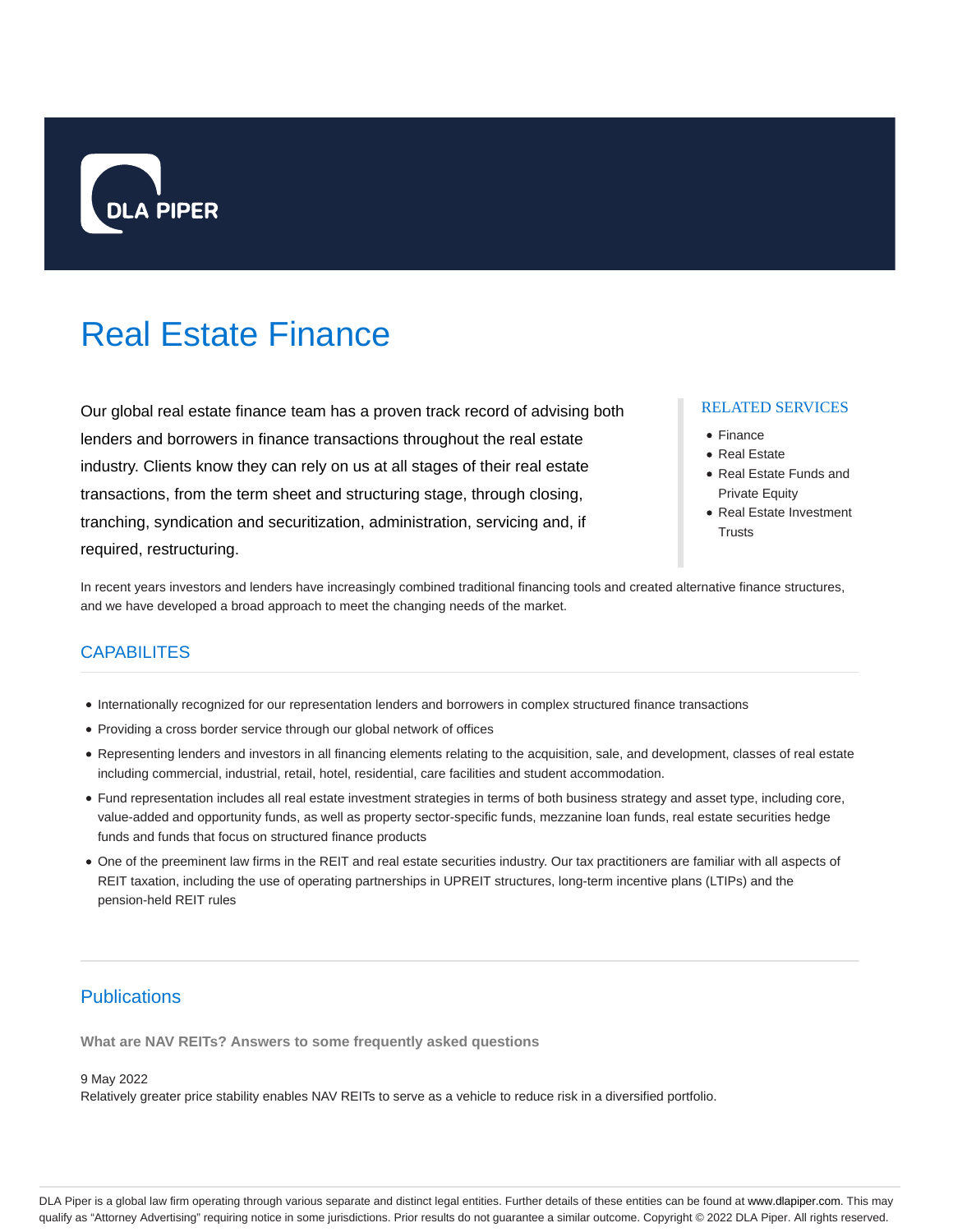**Supporting the health of your health system: 2022**

3 January 2022 Helping you tend to healthcare system wellness throughout the business life cycle.

**ASTM E1527 to clarify PFAS risks for commercial real estate purchasers and lenders**

## 5 October 2021

Considered the gold standard for environmental due diligence, ASTM E1527 is relied on by prospective purchasers of real property who are seeking protection from CERCLA liability for pre-existing contamination.

**Chicago City Council approves 2021 Affordable Requirements Ordinance with changes**

21 April 2021 The ARO expands Chicago's affordable housing requirements for developers of market-rate residential projects.

**Lightfoot administration unveils updated affordable housing ordinance**

## 24 March 2021 CHICAGO LAND USE NEWS SERIES

The ARO would expand Chicago's affordable housing requirements for developers of market-rate residential projects.

**Supporting the health of your health system**

4 January 2021 Helping you tend to healthcare system wellness throughout the business life cycle.

**Breaking New Ground**

## 9 November 2020 BREAKING NEW GROUND

Commercial real estate perspectives, trends and analysis.

**PACTA for Banks brings climate scenario analysis to financial institutions**

#### 7 October 2020

PACTA for Banks is a toolkit for financial institutions to measure the alignment of their corporate lending portfolios with climate scenarios across a set of key climate-relevant sectors and technologies.

**The Fed's plan to aid struggling borrowers with preferred equity**

DLA Piper is a global law firm operating through various separate and distinct legal entities. Further details of these entities can be found at www.dlapiper.com. This may qualify as "Attorney Advertising" requiring notice in some jurisdictions. Prior results do not guarantee a similar outcome. Copyright @ 2022 DLA Piper. All rights reserved.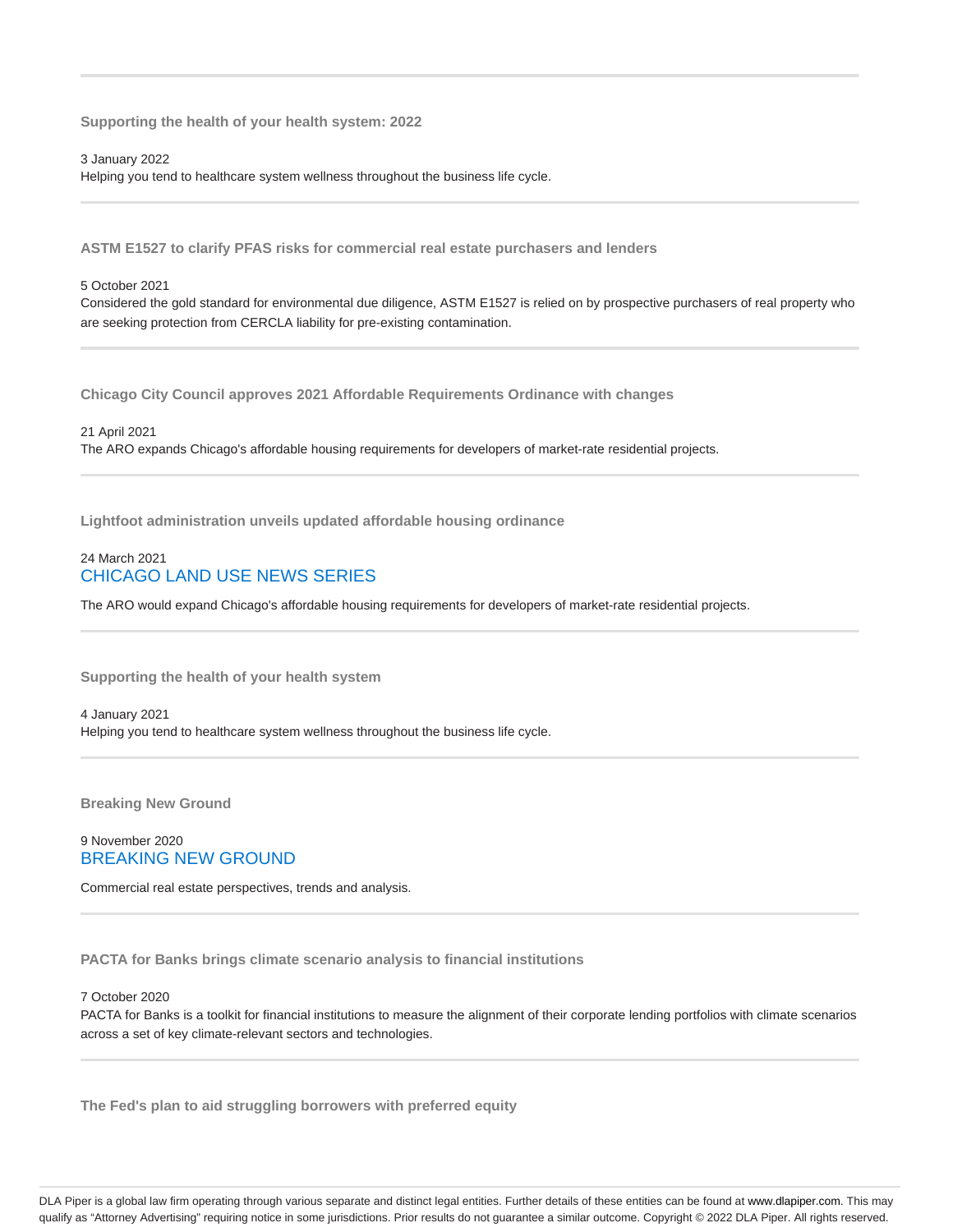14 July 2020

Preferred equity investment will likely prove an important component as the current commercial real estate crisis brought on by the COVID-19 pandemic is unlikely to be solved with debt alone.

**Guidance on Green Loan Principles and Guidance on Sustainability Linked Loan Principles**

8 May 2020

These guidelines and standards portend an increase in sustainable finance documents and projects in the near future.

**Public-Private Partnerships in Puerto Rico**

## 21 MAR 2017

For those considering participating in P3s in Puerto Rico, this handbook summarizes the applicable legal framework and discusses why Puerto Rico is a favorable jurisdiction for entering into P3s.

**Chicago City Council introduces draft affordable housing ordinance amendment**

## 16 DEC 2014 CHICAGO LAND USE NEWS SERIES

Key provisions of Chicago's proposed 2015 affordable housing ordinance amendment

## **NEWS**

**DLA Piper's 2022 State of the Market Survey: Bullish predictions in the face of pandemic recovery and global instability**

#### 17 May 2022

Ongoing economic uncertainty is not hindering broader optimism about the future for commercial real estate (CRE), according to DLA Piper's 2022 Annual State of the Market Survey report. Conducted in February and March of 2022, the Survey analyzes the views of CRE experts and leaders on the pandemic recovery, economic outlook, attractiveness of investment markets and overall expectations over the next 12 months.

**DLA Piper advises Wilshire Lane Capital in strategic partnership with Morgan Properties**

#### 14 January 2022

DLA Piper represented Wilshire Lane Capital, a California-based venture capital firm focused on the proptech industry, in its strategic partnership with Morgan Properties, the largest private multifamily apartment owner in the United States.

**DLA Piper's 2021 Annual Global Real Estate State of the Market Survey: Resiliency is the new normal for the CRE**

DLA Piper is a global law firm operating through various separate and distinct legal entities. Further details of these entities can be found at www.dlapiper.com. This may qualify as "Attorney Advertising" requiring notice in some jurisdictions. Prior results do not guarantee a similar outcome. Copyright @ 2022 DLA Piper. All rights reserved.